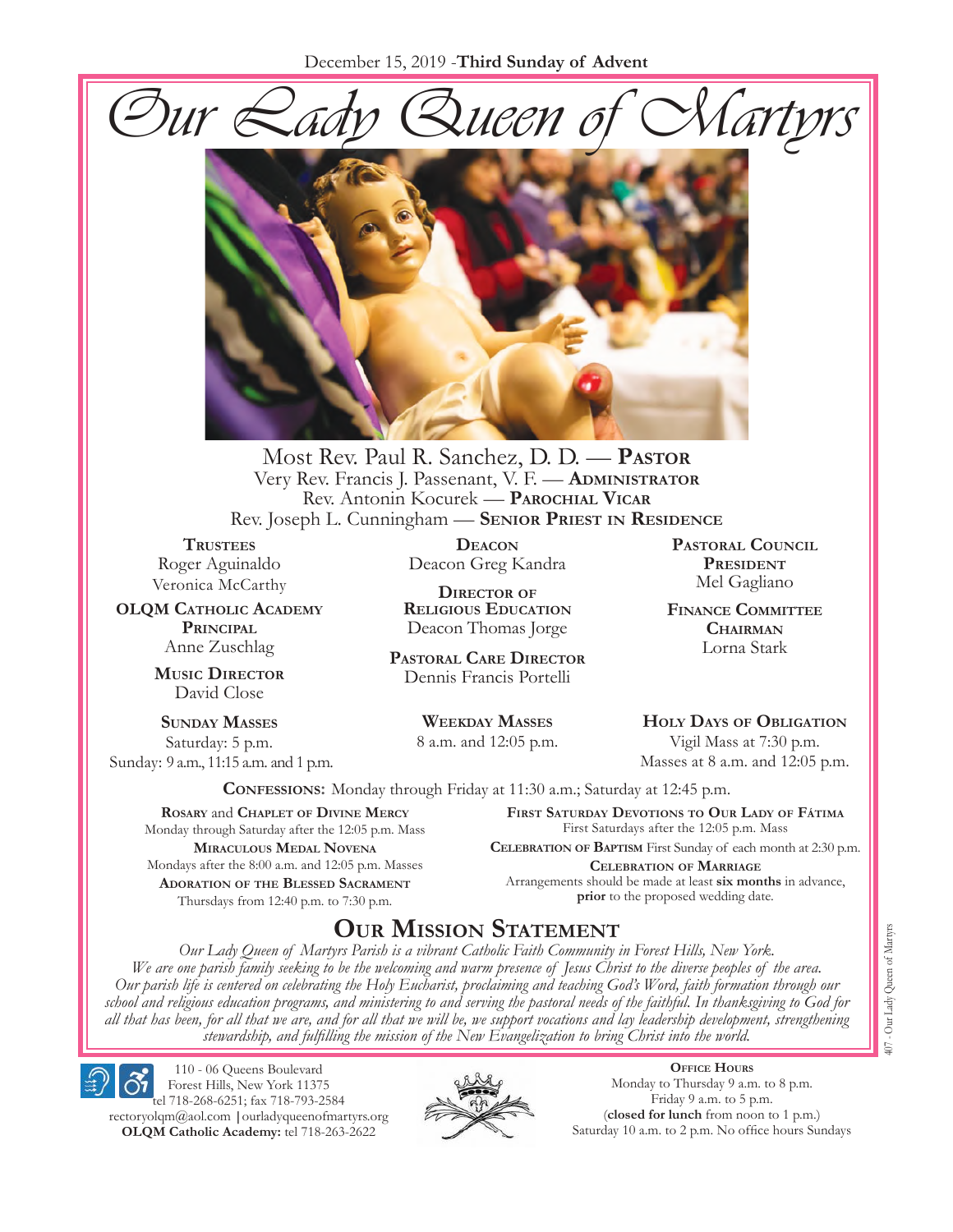# **Masses for the Week**

*Saturday, December 14* **Saint John of the Cross 8 a.m.** Souls in Purgatory **12:05 p.m***.* Sara and Jose Torres **5 p.m.** Richard Mohr

*Sunday, December 15*

**9 a.m. Family Mass celebrated for the parishioners of Our Lady Queen of Martyrs**

*Children's Liturgy of the Word* 

*Monday, December 16* **8 a.m.** Famatta Osode **12:05 p.m.** Maria and Vincenzo Malizia and family

> *Tuesday, December 17* **8 a.m.** Robert Sonneman **12:05 p.m***.* Domingo S. Galicia [living]

*Wednesday, December 18* **8 a.m.** Martha Figueroa **12:05 p.m.** Efigenia de Mendez

*Thursday, December 19* **8 a.m.** Ester L. Raymundo and Yolanda Panganigan [anniv.] **12:05 p.m.** Robert Peter Ballerini

> *Friday, December 20* **8 a.m.** Josiah Boulet **12:05 p.m***.* Ignazia and Matteo Orlando

> > *Saturday, December 21*

**Saint Peter Canisius 8 a.m.** Martha Figueroa **12:05 p.m***.* Eileen Killeen **5 p.m.** Stella Natsue Yamada-Wu

# **Remember Our Sick**

Blanche Aeppli, Svetlana Abramova, Augusto F. Alvarez, Daniel Alvarez, Aldo Arcomano, Joseph and Mary Augustine, Michael Bekman, Alexander Berardino, Peter Berardino, Mark Bradley, Elba Camacho, Shana Clemente, Maria Comacho, Mary Ann Cornell, Irene Cucurella, Tracy Cuva, Joan Donnelly, Norman Doucette, Mary Evanisko, Baby Luka Dudashvili, Stephanie Feldman, Michael Flannery, Alice Fromer, Pat Gmerek, Cathie Greulich, Ann Harding, Sean Harrison, Robert Heyer, René Hojilla, Giles Houghton, Michael H. Jordan, Anncarol Macho, Carmen Leon Marin, Liz Maryon, Artur Mavashev, Louie Mavashev, Marina Mavashev, Anthony Mendola, Mark Myers, Veronica Nissan, Maria Ojeda, Richard O'Keeffe, Barbara Pacheco, Connie Panaralla, Clara Patoff, Grace Plank, Maureen Piatt, Nancy Piotrowski, Bonnie Post, Veronica Pulanski, Nicole Rappa, Scott Salbo, Dr. Anthony Sarro, Scaturro family, Frank Soriente, Steven Strumpf, Wong Wai Suet, John Taddeo, Chris Townley, Maria Viesta, Brittany Zaita—**and all parishioners currently in nursing homes, hospitals or confined to their homes**

# **Main Events of the Week**

*Sunday, December 15* **BAMBINELLI SUNDAY**  *Blessing of the Baby Jesus statues at all Masses*

**10 a.m.,** *rectory (enter through glass door off 72nd Rd):* **Bible Study**

**4 p.m.,** *church:* **CHRISTMAS CONCERT**

Admission by Ticket Only  *If purchasing tickets at the door, please arrive by 3 p.m.*

*Monday, December 16* **RECONCILIATION MONDAY 11:30 a.m., 3:30**–**4:30 p.m., 7**–**8:30 p.m.,** *church:* **Confessions**

**7 p.m.,** *rectory:* **Bereavement Support Group meeting**

*Tuesday, December 17* **7:30 p.m.,** *choir loft:* **Choir Rehearsal**

*Wednesday, December 18* **3 p.m.,** *Queens Community House (108-25 62nd Drive):*  **Setup for Evening Food Pantry** *(volunteer opportunity)*

**RELIGIOUS EDUCATION** 

**3:45**–**5 p.m.,** *levels 1, 2, 3 and 4 class* **7**–**8:15 p.m.,** *levels 5, 6, Confirmation, FFO  I*

*Thursday, December 19*

**10:30 a.m.,** *nursing home:* **Forest View Nursing Home Mass**

**After 12:05 p.m. Mass,** *church:* **Exposition and Benediction** *(Evening devotions resume February 27, 2020)*

*Friday, December 20*

**6:30**–**9 p.m.,** *McLaughlin Hall:* **Martyrs Active Youth Org.**

**7:30 p.m.,** *rectory (enter through glass door off 72nd Road):*  **Charismatic Prayer Group meeting**

The **Wine and Hosts** are offered in loving memory of **Robert Peter Ballerini** *—requested by Audrey and Robert David Ballerini*

# **Remember Our Deceased**

Eucebia Flores Karen Flynn Margaret Mary Hall

Alicia Ledesma Sheila Lucey Mariana Menoscal Concepion Rosario Mary Clarke Shea Emilia Soriano Dr. Marlon Quidato de Asis

#### **We pray for the men and women of our Armed Forces serving in the U.S. and abroad**

Eric Böhm, Sergio Borrero, Thaddeus Buenaventura, Ricardo Cantillo, Bobby DiTroia, Armando Fellin, Andrew Gonzalez, A. Jay James, William (Will) Klos, Michael Le Floch, Louis Mannino, Jean-Marc Moïse, Brian Quinn, Justin Pabse, Adam Rearick, Rodney Ross, McNeely Royal, Victoria Tissler-Bacca, Charles Torres, Jose J. Vaz, Mollie Rae Whitley, William Youssef, Phillip Whitley, Jeff Zabala. **Please pray for all who risk their lives for our safety, including police, fire, corrections and military personnel.**

407 - Our Lady Queen of Martyrs Our Lady  $+00$ 

WELCOME! Sound-enhancing assistive listening device is available if you have trouble hearing during Mass. Please visit the sacristy for information. If a disability makes it difficult for you to fully participate at Mass or other activities of our parish, email our **Parish Advocate for Persons with Disabilities**, Karen Mongiello, at [disabilities.olqm@gmail.com](mailto:disabilities.olqm@gmail.com), to make your special needs known.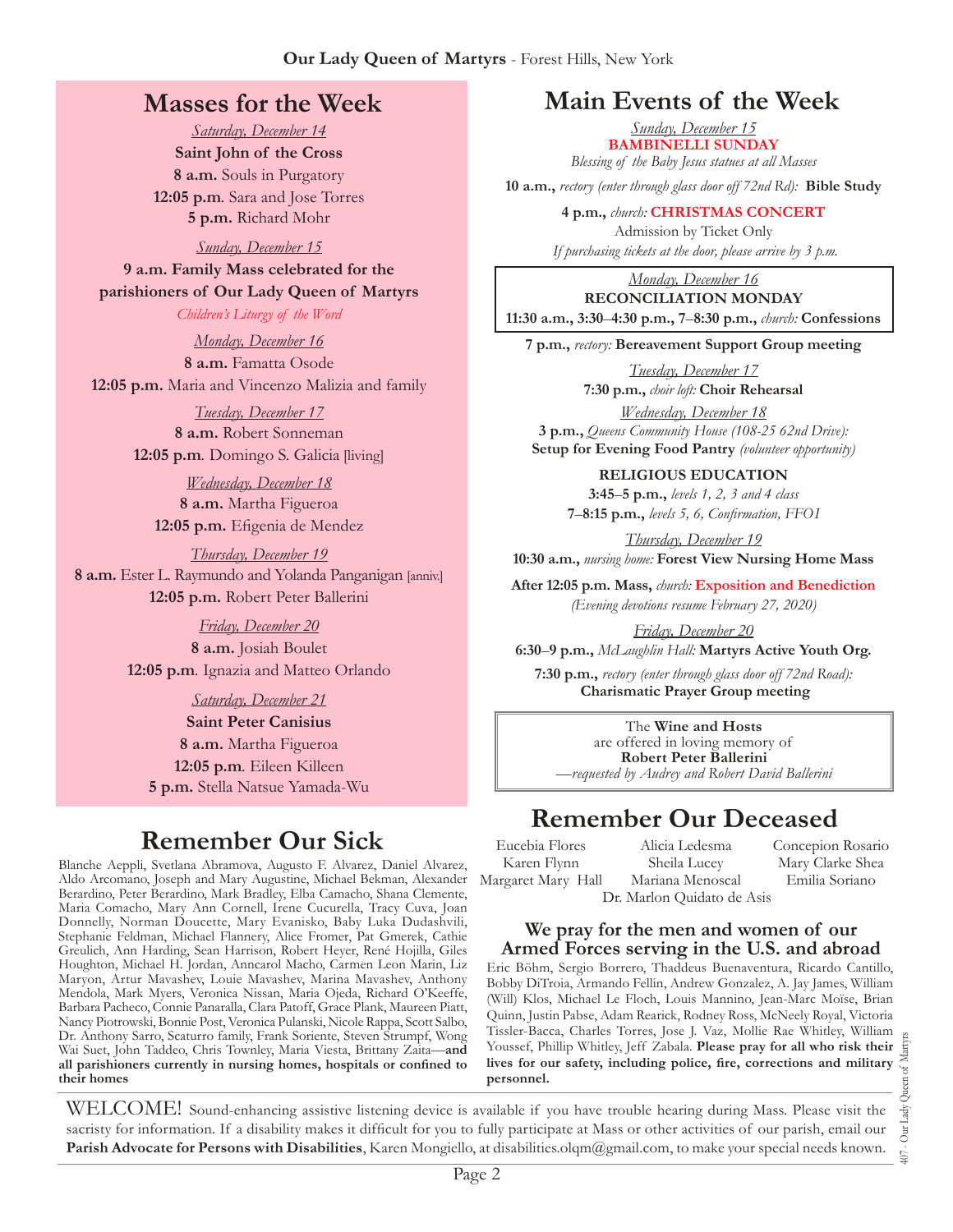# **Sunday Mass Assignments Order of Mass**

### **Saturday, December 14**

*5 p.m.* 

*Celebrant:* Father Antonin *Lectors:* Helen Errera, Bettyanne McDonough *Leader of Song:* Warren Harding *EMHCs:* Sandy Singh, Kathy Scapp, Mark Scapp

# **Sunday, December 15**

*9 a.m.* 

*Celebrant:* Bishop Sanchez *Lectors:* Lenny Rodin, Judith Balasubramaniam *Leader of Song:* Warren Harding *Children's Liturgy of the Word:* Edith Kealey *EMHCs:* Therese Michael, Frank Schaefer, Eileen Corrado

### *11:15 a.m.*

*Celebrant:* Father Cunningham *Lectors:* Gregory Stein, Anita Das *Leader of Song:* Paula Rocheleau Hernández *EMHCs:* Jonathan Rodriguez, Angela Damone, Jacqueline Lakah

### *1 p.m.*

*Celebrant:* Father Passenant *Lectors:* Al Smith, Joanie Molina *Leader of Song:* Paula Rocheleau Hernández *EMHCs:* Eddy Eng, Al Smith, Bettyanne McDonough *Members of the Altar Server Society at all Sunday Masses*

**Thank you to all those who serve as ushers**

**Second Sunday of Advent** *Cycle A—Choir Mass 11:15 a.m.*

**Entrance** *Missal #57—*"The Advent of Our King"

**Mass Parts:** A Community Mass *(Proulx)*

**First Reading** *Missal pgs. 40-41—*Isiah 35:1-6a, 10

**Responsorial Psalm**—Missal pg. 41

**Second Reading** *Missal pg. 41—*James 5:7-10

**Gospel** *Missal pgs. 41-42—*Matthew 11:2-11

**Homily**

**OFFERTORY** "E'en So Lord Jesus Quickly Come" *(P. Manz)—Choir Missal #46—*"Beyond the Moon and Stars"

**Communion** "On Jordan's Bank" *(arr. M. Archer)—Choir* Organ Meditation *Missal #358—*"One Love Released"

> **Closing Hymn** *Missal #67*—"Every Valley"

# **Second Collections**

›› Today's second collection is our Christmas gift to the church. ›› Sunday, December 22, the second collection will be for snow removal. ›› Please use the blue envelope at any time to contribute to the Parish Endowment Fund. At our Parish Giving portal, select Blue Envelope from the pull-down menu. ourladyqueenofmartyrs.org/blue-envelope.





**TODAY at 4PM (December 15th)**



**It's show time! With chorus and orchestra and favorite Christmas carols!** 

Tickets at the door \$35 | \$10, age 12 and under. Please arrive by 3PM if you don't already have a ticket.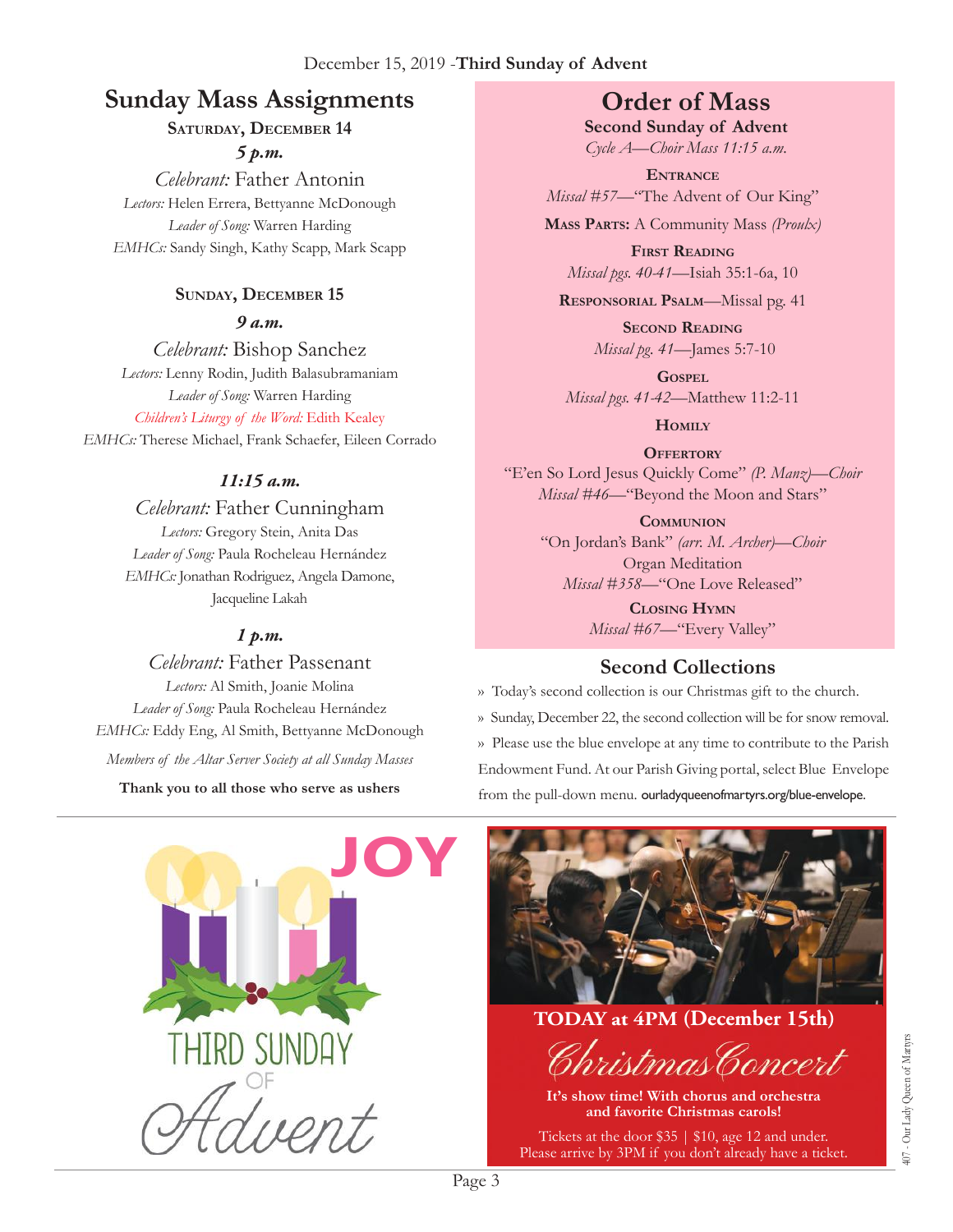# **Blessing of the Bambinelli**

(the Holy Father's tradition of blessing the "Bambinelli," the statues of baby Jesus that will be placed in your manger)



# *All Sunday Masses Today*

#### *Prayer for the Christmas Crib at Home*

 O God, out of your love for us you sent your dearly beloved Son to become man. You willed that he be born in a humble stable in order to give us an example of humility.

We pray you now to bless this crib, a representation of the scene of his birth; may it draw us closer to him.

By imitating his humility may we become a worthy dwelling place for his rebirth, Jesus Christ, thy Son our Lord. Amen.

*Source:* Conception Abbey Press

# Catholic Charities Merry Christmas Toy Distribution

**Wednesday December 18 | 9:30 a.m. to 6:30 p.m. Our Lady of the Angelus School (98-05 63 Drive, Rego Park)**

Catholic Charities Brooklyn/Queens is distributing toys for Christmas—but you must sign up in advance. Please call 718- 722-6196. Parents should bring photo ID for themselves and birth certificates for their children. Be prepared to wait. Inside seating will be available and you'll be given a number on arrival. There are stairs at both locations as well. Volunteers will assist with carrying carts up and down the stairs.

# **On the Dignity of the Human Person**

*Reflection for December from the OLQM Social Action Committee*

God, Who has fatherly concern for everyone, has<br>willed that all men should constitute one family<br>and treat one another in a spirit of brotherhood....<br>For this reason, love for God and neighbor is the first and willed that all men should constitute one family and treat one another in a spirit of brotherhood.… For this reason, love for God and neighbor is the first and greatest commandment.… Indeed, the Lord Jesus, when He prayed to the Father "that all may be one as we are one" (John 17:21-22) opened up vistas closed to human reason, for He implied a certain likeness between the union of the divine Persons, and the unity of God's sons in truth and charity. This likeness reveals that man, who is the only creature on earth which God willed for itself, cannot fully find himself except through a sincere gift of himself" (Gaudium et Spes).

How wonderful is the certainty that each human life is not adrift in the midst of hopeless chaos, in a world ruled by pure chance or endlessly recurring cycles! The Creator can say to each one of us: "Before I formed you in the womb, I knew you" (Jer 1:5). We were conceived in the heart of God, and for this reason each of us is the result of a thought of God. Each of us is willed, each of us is loved, each of us is necessary" (Laudato Si).

\*\*\*\*

*If you are interested in Catholic social teaching in action, please join us. Contact Bishop Sanchez or Father Passenant in person, by phone, or email (care of [rectoryolqm@aol.com](mailto:rectoryolqm@aol.com)). You are welcome to join us at our next meeting. Dates and times will be announced in the bulletin and from the pulpit. For links to important documents and useful videos, visit [ourladyqueenofmartyrs.org/catholic-social-action-committee](https://ourladyqueenofmartyrs.org/catholic-social-action-committee/). To learn about the legislative issues that impact us as Catholics and how you can express your opinions to our elected officials, we also encourage you to sign up for "action alerts" from the New York State Catholic Conference.*

**[www.nyscatholic.org/nys-catholic-conference-action-center](https://www.nyscatholic.org/nys-catholic-conference-action-center/)**

#### **A PRAYER FOR OUR HOLY FATHER!**

Pope Francis recently celebrated the 50th anniversary of his ordination to the priesthood on December 13th. May Jesus continue to renew, increase, and strengthen in him the graces received at ordination as he carries out his sacred ministry in the Holy Church.

# **Bereavement Support Is Available**

The holidays can be a difficult time full of sadness for those grieving the loss of a loved one. Our bereavement support group is here to HELP, CARE and LISTEN, and will meet **Monday December 16 , 7**– **9 p.m.** in the rectory basement meeting room. RSVP required. Call the rectory (718-268-6251) or email group facilitator and Commissioned Lay Pastoral Leader Yorke Mizelle at ymizelle@gmail.com. Meeting dates for first quarter of 2020 will be announced soon.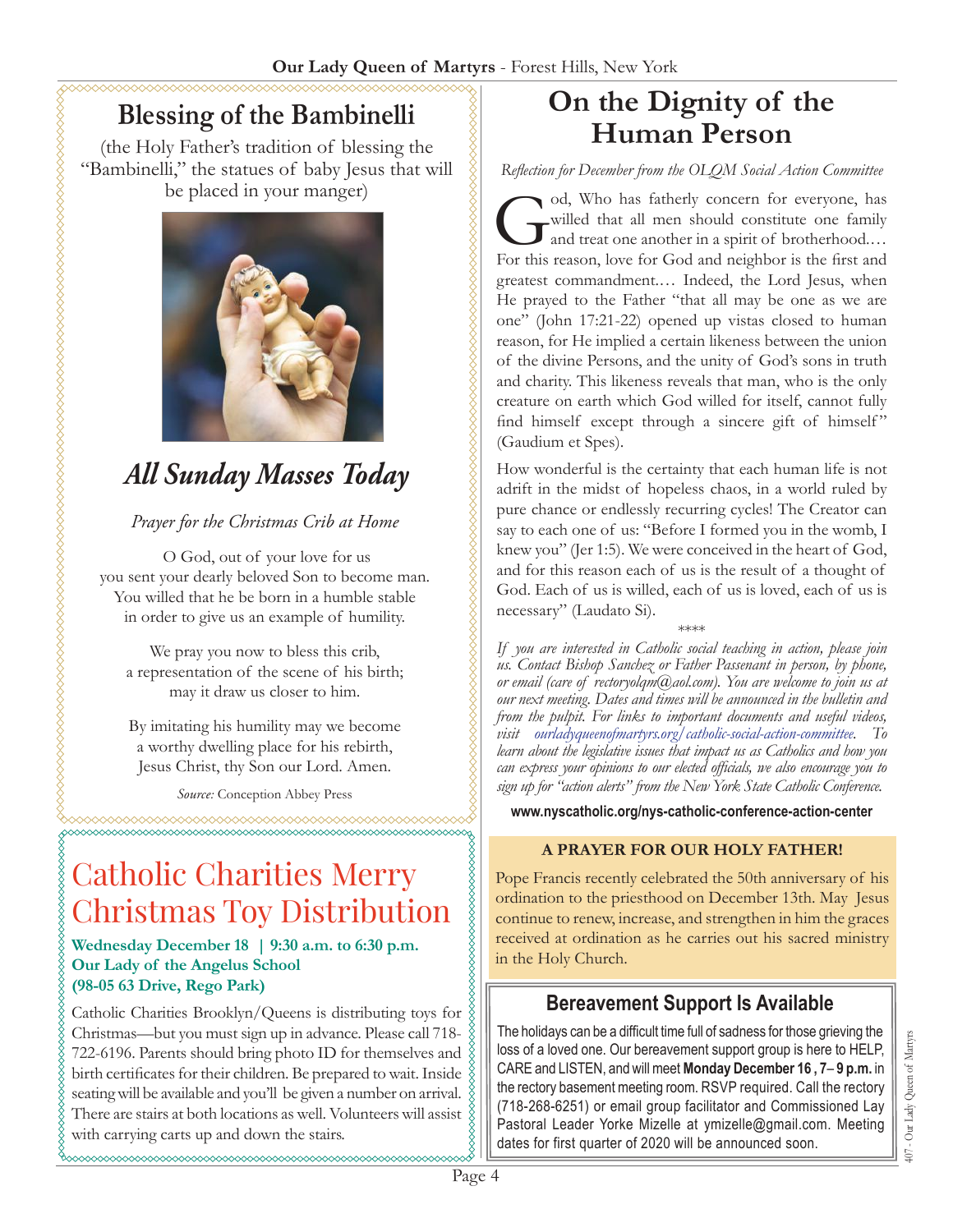# *Come home for Christmas*

*Please invite your family, friends, and neighbors to celebrate Christmas with us!*

#### **CHRISTMAS CONFESSIONS**

Reconciliation Monday, December 16 at **11:30 a.m., 3:30**–**4:30 p.m., 7–8:30 p.m.**

Tuesday to Friday, December 17–20 at **11:30 a.m.**

Saturday, December 21 at **12:45 p.m.** 

Monday, December 23 at **11:15 a.m.** 

*No Confessions Christmas Eve*

#### **CHRISTMAS EVE MASSES**

Tuesday, December 24 Family Mass with Children's Pageant at **5 p.m.** Christmas Carols at **10:30 p.m.** Christmas Mass during the Night at **11 p.m.**

#### **CHRISTMAS DAY MASSES**

Wednesday, December 25 **9 a.m., 11:15 a.m.** (Choir) and **1 p.m.** 

#### **FEAST OF MARY, THE MOTHER OF GOD**

New Year's Day, January 1, 2020 Tuesday Evening Vigil (December 31) at **5 p.m.** Wednesday, January 1 at **10 a.m.** and **12:05 p.m.**

#### **KEEP UP YOUR INCREASED SUPPORT**

| <b>Weekly Collections</b>                                                              | December 8 |
|----------------------------------------------------------------------------------------|------------|
| Candle Offerings                                                                       | 1,438.00   |
| 1st Collection                                                                         | 11,007.50  |
| Online Parish Giving                                                                   | 1,435.00   |
| Mail In                                                                                | 350.00     |
| <b>TOTAL</b>                                                                           | 14,230.50  |
| Weekly Income Needs*                                                                   | 21,250.00  |
| Surplus/(Deficit)                                                                      | (7,019.50) |
| *Amount nooded weekly to meet church ownersee. Figures unsudited Totals de not reflect |            |

*\*Amount needed weekly to meet church expenses. Figures unaudited. Totals do not reflect other income sources. Our goal is to cover parish expenses through higher first collections to ensure a fiscally sound position, without having to depend on less reliable income streams*.

**Special Collection**<br>t Fund (Dec 8) to be reported in future bulletin Religious Retirement Fund (Dec 8) *Note: Special collections taken throughout the year do not accrue to our parish and are not included in the weekly collection total.*

Please remember the Roman Catholic Church of Our Lady Queen of Martyrs in your will and estate planning. Contact Bishop Sanchez or Father Passenant at 718-268-6251.



# *Antiphons of Advent*

The "O Antiphons" are sung or recited daily during the Octave before Christmas: December 17 to 23, with the eighth day, December 24, being Christmas Eve and the prayer being part of the Christmas Vigil. Each

prayer begins with "O" and highlights one title for the Messiah and proclaims the coming Christ.

Join us this week at the daily Masses, 8 a.m. and 12:05 p.m., when we will sing the O Antiphons. A prayer sheet is available in the church with the O Antiphon verses and their English translations and meanings. *Take one with you to recite the prayers at home this week.*

### **RECONCILIATION MONDAY: DECEMBER 16**

#### *Receive the Sacrament of Reconciliation. It's one of the best gifts to give yourself to prepare for Christmas!*

Wherever you are, please stop by a church this Monday the 16th for confession. All parishes in the Diocese of Brooklyn/Queens, the Archdiocese of New York, and the Diocese of Rockville Centre will have confessional hours between 4 p.m. and 8 p.m.

*Confession hours here at OLQM on December 16th are 11:30 a.m., 3:30–4:30 p.m., and 7–8:30 p.m.*

### **Contact Us**

**BY TELEPHONE** Rectory Office: **718-268-6251**

**Emergency** (last rites) 718-810-9788 (*after office hours)*

OLQM Catholic Academy: 718-263-2622

Religious Education Office: 718-263-0907

RCIA Office: 718-268-6251, ext. 27

OLQM Charity Outreach: 718-268-6251, ext. 43

#### **ONLINE**

Website: www.ourladyqueenofmartyrs.org

Facebook, Twitter and Instagram: @OLQMChurch

OLQM Catholic Academy: <www.olqmca.org>

*Take home today's bulletin insert for an advent wreath prayer and reflection.*

**BY EMAIL** Rectory Office:

Pastor's Office: pastorolqm@aol.com Administrator's Office: admn.olqm@yahoo.com Bulletin Subjects: olqmcomm@aol.com OLQM Catholic Academy info@olqmca.org Pastoral Care Office: dfport@gmail.com Religious Education Office: olqmreled@gmail.com RCIA Office: [olqmrcia@gmail.com](mailto:olqmrcia@gmail.com) Deacon Greg Kandra: dcngreg@gmail.com Disabilities Advocate: [disabilities.olqm@gmail.com](mailto:disabilities.olqm@gmail.com)

**rectoryolqm@aol.com**